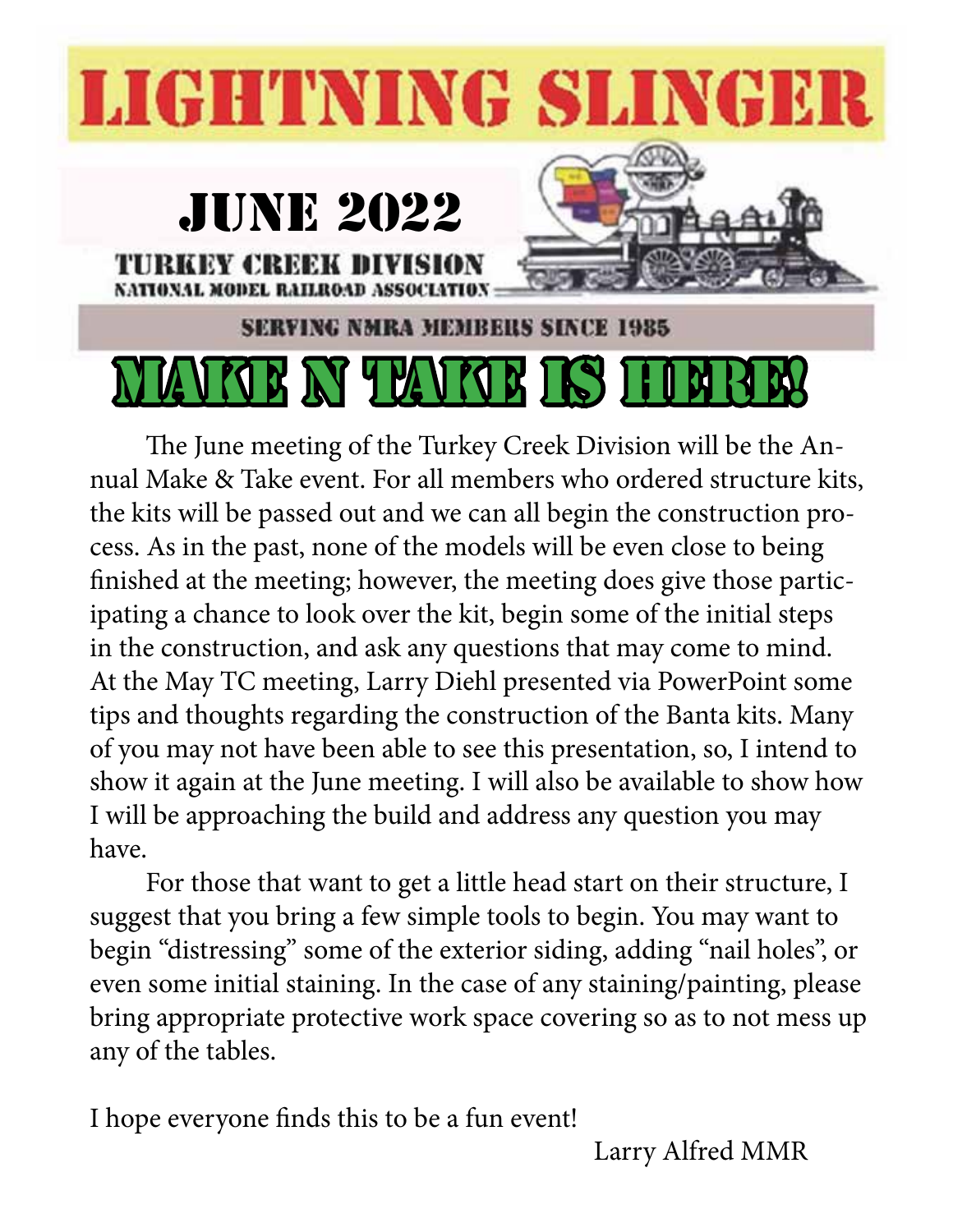#### Clerk's Report May 24, 2022

Miles called the meeting<br>to order at 7pm. We had 10 people in person and 9 on Zoom for 19 total. Bill Humenezuk gave the treasures report and we are in good shape as usual.

Larry Diehl gave some good advice on how to put together and weather your make and take model from Banta Models. He explained how thin the walls are and suggested you add bracing to your walls to prevent warpage and don't use a water base glue to put these together. He also gave some great hints on what colors you might consider using to stain your model. If you missed the meeting and want to get the info d Bridge Rd contact Larry Diehl for details.

Larry Alfred came on from home and said he would have the make and take kits for us at the June Meeting.

Dr. Novella Perrin went thru and covered what your children will not want, so don't save these things for them. So if you don't need it and are not using it consider donating it for a tax deduction. That could help you now and save whoever handles your things in the future a lot of work at a time when they don't need more to do or handle. May- be talk to them and ask them if they want these things. So don't leave them enough stuff to fill a dumpster. Dr. Perrin covered so much that there is no way to put it here so I hope you got to see it.

Last month the clinic mentioned the use of olive oil for weathering metal roofing. I tried it and must have done something wrong because all I did was to stink up the house and leave a sticky residue on my roofing and all it did was turn it a light tan color that you can see thru. Maybe some- body else had better luck.

#### THE JUNE MEETING

**The June meeting for Turkey Creek Division will be at: The First Baptist Church of Kansas City, MO. 100 West Red Bridge Road 7:00 PM June 28, 2022**



The kits many of you have ordered will be at the church for you to pick up during the meeting. Because the Make N Take is the meeting, we will NOT be doing this meeting as a Zoom meeting! Please attend in person for this June meeting to pick up your kit.

#### NO MEETING IN JULY

The only meeting for July will be in St. Louis at the National Convention.

We will resume the Zoom broadcasts for the Aug. meeting. It will be at the First Baptist Church, 100 W. Red Bridge Road, Kansas City, MO.

#### THE KANSAS CITY TURKEY CREEK MEET BACK ON AUG. 6 2022

Big news for the railroad community of Kansas City--the end of the hiatus on train meets. The Turkey Creek Train Meet is back and planning on being the start of a great run of area meets. This is one of the first and best opportunities to sell the trains you have been looking at for the past two years plus. You want to be a part of this meet! Get a table and sell some things to make a little railroad money to restock the shelves with the items you NEED!

Don't forget your friends because they plan on being at the meet and seeing you again. There is nothing better than renewing old friendships and the TC meet gives you a great chance to shake hands and exchange smiles. Your friends are marking their calenders and so should you - Aug. 6, 2022.

One saying remains - "We're all in this together" and we all are looking to get back to being able to see one another and share stories and support the train hobby. We all need to keep the hobby growing and going. You are a part of the model railroading world. This is your chance to be part of the effort to see the hobby continue into the future.

Check the flyer in the Lightning Slinger and register your support of your local hobby. We want to see you at the meet!!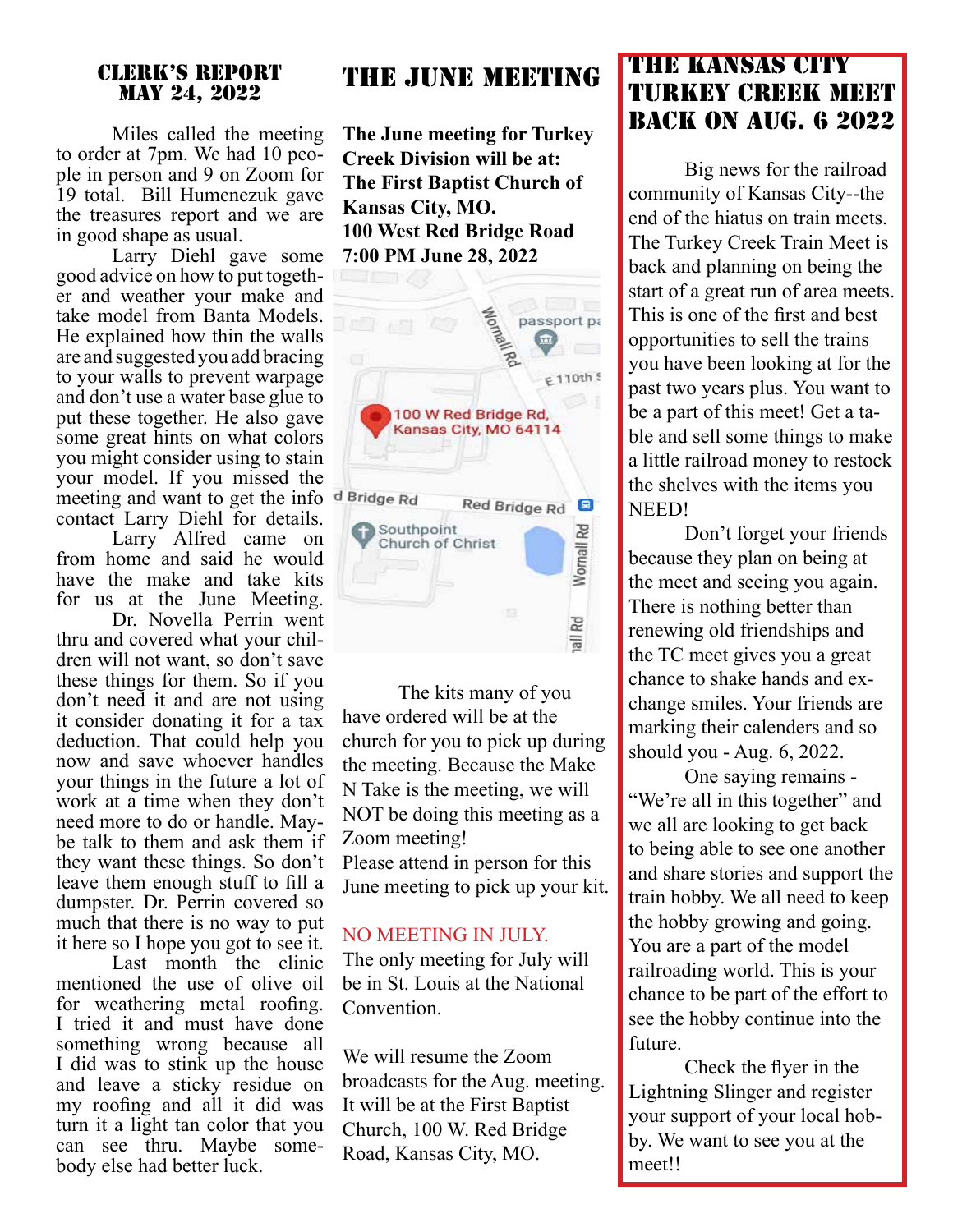## clinics

#### **The clinics for the KC Turkey Creek Meet are ready for YOU!**

**Larry Alfred has some really interesting clinics ready to entertain you and make you a better modeler.**

#### **Planning and Wiring for DCC – Mark Juett MMR**

Wiring for DCC is different than wiring for DC. We can get rid of all those blocks and toggle switch wiring but with several locos running at once we have a lot more current draw. We need beefier wiring to prevent voltage drop at the far end. We still may need multiple blocks and power districts, circuit breakers and more equipment.

If we plan to have a signal system, we will need many blocks and detectors. Learn how to calculate current draw and ly size wiring, solder feeders to the rails that are undetectable even before weathering. Build your own snubber circuits, learn about twisted bus for reducing interference. Learn about some of the current circuit breakers, block detectors, boosters, auto reversers and other products on the market today. Learn how to wire your staging yards so that only one set of locomotives is running at a time (saving on the noise). Learn how to plan and wire blocks for signaling. A portion of this information went into NMRA TN-9 of which I was the main author, this clinic provides even more information.

#### **How I Model – Len Eberwein**

Len will present photos of scratch-built modeling projects with details on the development and model construction, starting with his own scale drawings through to the final structure. He will show uses of hydrocal vs balsa foam, how to use a drawing as a template, using sanded grout for scenery texture, scratch building an On30 stock car, and other simple methods he uses. His presentation will include an actual diorama showing work-in-progress to show some of his modeling techniques. Len is a very accomplished modeler and has built a number of beautiful models.

#### **Painting Model Railroad Figures and Detail Parts Marty Vaughn**

In the last 30 years, Marty has painted over  $100,000$  figures and sold them all over the world.

While there are no "easy" ways to paint figures and detail parts, Marty will show you some tips and techniques he uses to speed up the process These include:

- $\Box$  How to handle the figure while painting
- $\Box$  The best low-cost qual-<br>ity brushes and paints
- Different prim-<br>
ers to use on figures<br>
of different material different material
- $\Box$  How to quickly add shadows and weathering
- $\Box$  How to protect the figures from wear and rubbing
- $\Box$  Recommendations on holding the figure in place

#### **Easy Arduino Projects for Model Railroading – Ron Marsh**

Arduino has combined opensource hardware and easy to learn code to create a platform for animations that even the novice can pick up quickly. Arduino is a great tool for creating a number of animations and automated actions. In this clinic, Ron will introduce Arduino hardware and share several applications for use on model railroad layouts.

#### **Structure and General Layout Details – Larry Alfred MMR**

Larry will show a variety of easy ways to add details to make your structures and scenes come alive. These include a number of sources, from simple detail kits, commercial and scratch-built detail parts, and the use of common household junk to simulate something real. As Larry has said many times before, "We are only limited by our creativity." This clinic is intended to open up some of those creative juices.

#### **6th Clinic TBA**

*Want to be an active part of helping other model railroaders? We have a stage waiting for you. E-mail Larry Alfred and let him give you the chance of a lifetime! captlalfred@gmail.com*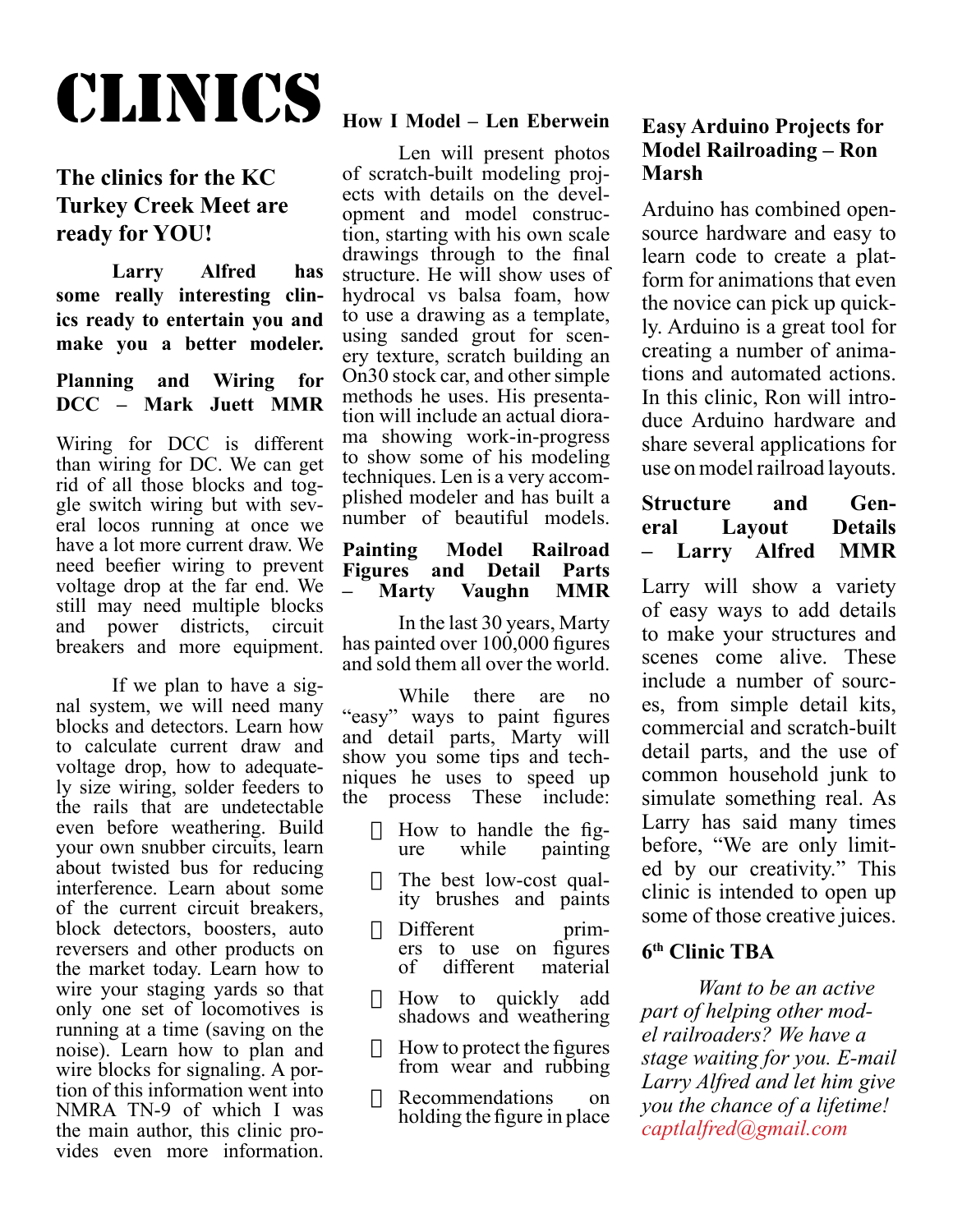## some great layouts for the 2022 Turkey Creek meet!

**Larry Alfred has been modeling the Rio Grande Southern in On3 and the almost merger of the Southern Pacific and Santa Fe in "O" standard gauge. Come see his unique approach to modeling these lines.**

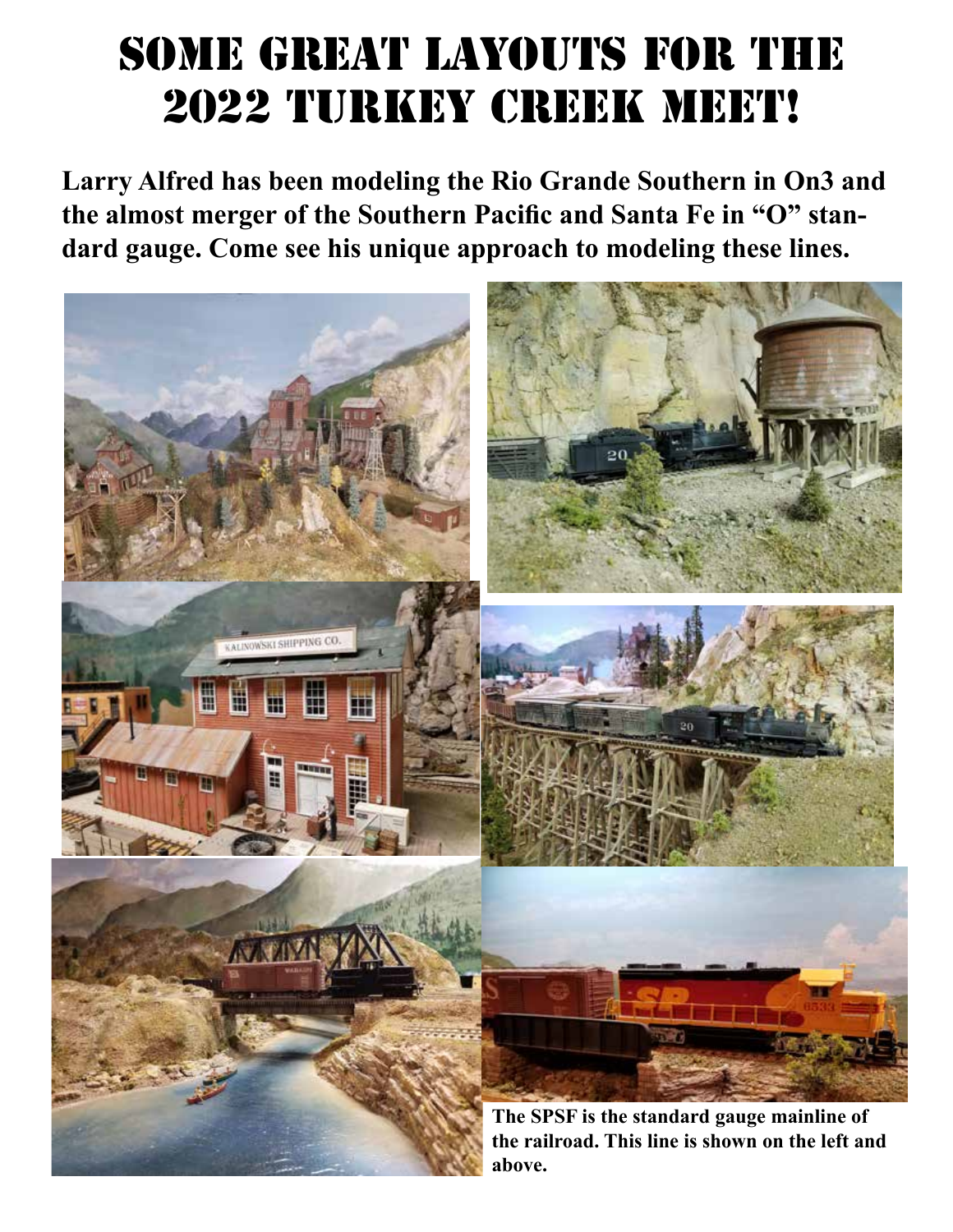**Gary Davidson has his sights set on modeling the Colorado mountains and he has given the D&RGW and the Cedar Gulch and Southern trackage rights.** 

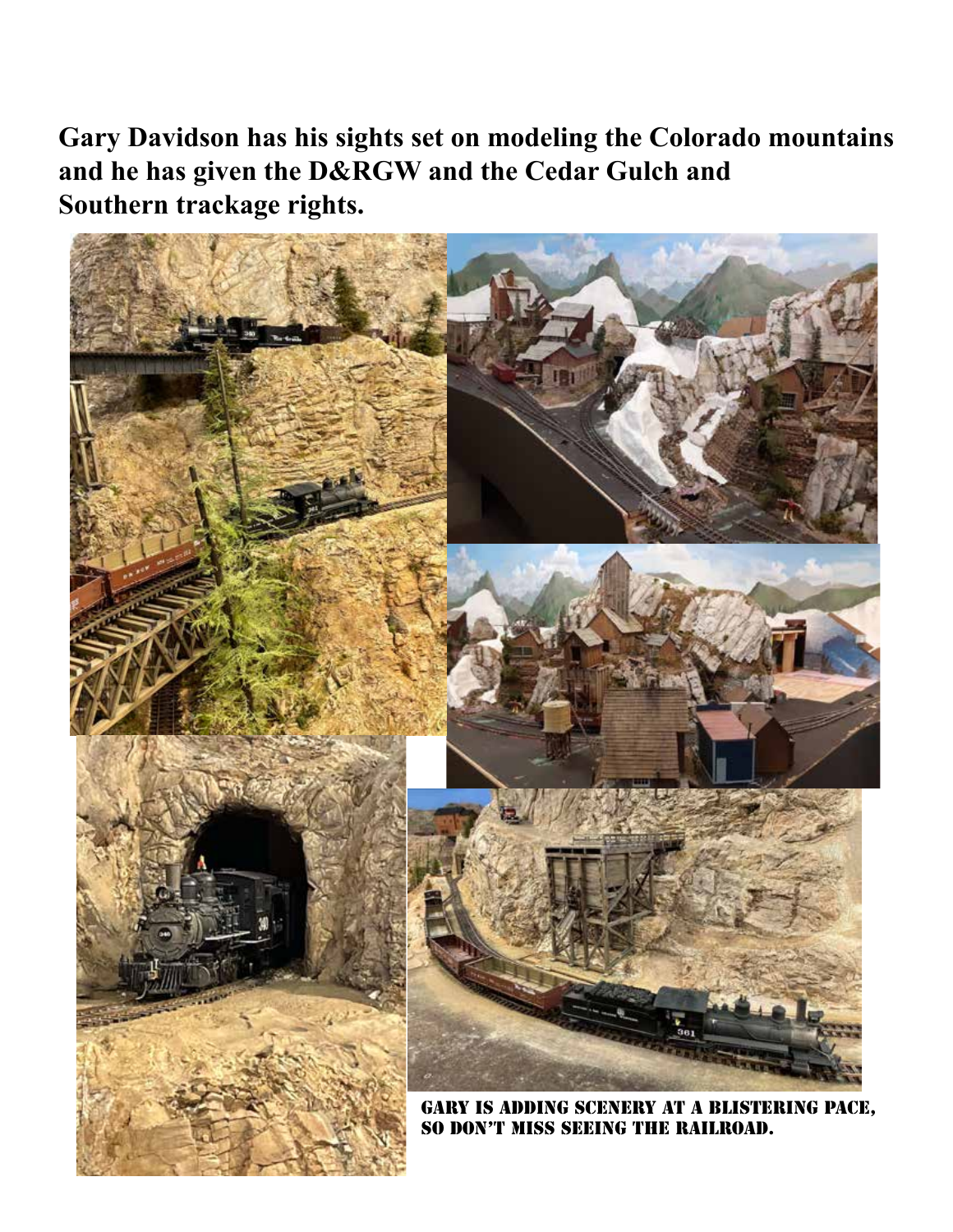**Turkey Creek Division Annual Train Show** 

### **August 6, 2022**

**Lenexa Community Center** 13420 Oak Street Lenexa, Kansas 66215 (about Pflumm  $\&$  93rd St)





cut

#### Show Times 8:00 am to 3:00 pm Layout Tours 3:30 pm to 8:00 pm

#### $\frac{1}{2}$  Attendees \$10.00 at door ... NMRA members \$9.00 at door Children 12 and under attend free with accompanying adult

Clinics Start at  $8:30$  – Clinics covering many aspects of the hobby.

Model & Photo Contests – by NMRA judging and popular vote. Each model you entered into the contest will give you a chance in the special drawing to receive one a \$25.00 gift voucher, up to a maximum of 3 chances. Awards will be announced  $(a)$  2:00 p.m.

Special Youth Award - for the best overall youth model entry.

**Door Prizes** – From many different manufacturers, vendors and local hobby shops

Display Layout and Layout Tours – In addition to the display layout at the meet, several local modelers will be opening their homes to layout tours in the afternoon and evening. See schedule at the show.

Swap Tables and Railroad Groups – Expect to find more than 75 tables from area dealers, local hobbyists and other railroad groups.

Food and Refreshments – will be available at nominal cost.

cut

#### **Turkey Creek Division Annual Train Show 2022 Vendor and Individual Registration Form**

| City:                                                                                          | State:                                                                               | Zip:     | Telephone: |                                                                                                                  |
|------------------------------------------------------------------------------------------------|--------------------------------------------------------------------------------------|----------|------------|------------------------------------------------------------------------------------------------------------------|
| E-Mail:                                                                                        |                                                                                      |          |            |                                                                                                                  |
| Address:                                                                                       |                                                                                      |          |            |                                                                                                                  |
| <b>Individual Advance Registration \$8.00</b>                                                  |                                                                                      |          |            | (NMRA members \$7.00)                                                                                            |
|                                                                                                |                                                                                      | enclosed |            | enclosed                                                                                                         |
|                                                                                                | Eight Ft. Space \$28.00 No. of Spaces/Tables:                                        |          |            | Total Amount: \$                                                                                                 |
| <b>Vendor Registration:</b>                                                                    | Check # Electrical: (very limited)                                                   |          |            |                                                                                                                  |
|                                                                                                | Set up from 3:00pm to 6:30 pm on August $5th$ , must be out by 5pm on August $6th$ . |          |            |                                                                                                                  |
|                                                                                                | One table = 1 registration $\dots$ 2 or more tables = 2 registrations                |          |            |                                                                                                                  |
| Make checks payable to "Turkey Creek Division"                                                 |                                                                                      |          |            |                                                                                                                  |
| Mail to: Turkey Creek Show, c/o Larry Diehl, 7008 Millridge Street, Shawnee, Kansas 66218.     |                                                                                      |          |            |                                                                                                                  |
|                                                                                                |                                                                                      |          |            | For more information contact John Fales, (913) 782-2207 Leave a message for call back 6, Bill Humenczuk, 8624 W. |
| 116th Street, Overland Park, Kansas 66210, or Larry Diehl, Idiehl066@gmail.com - 816-804-0152. |                                                                                      |          |            |                                                                                                                  |